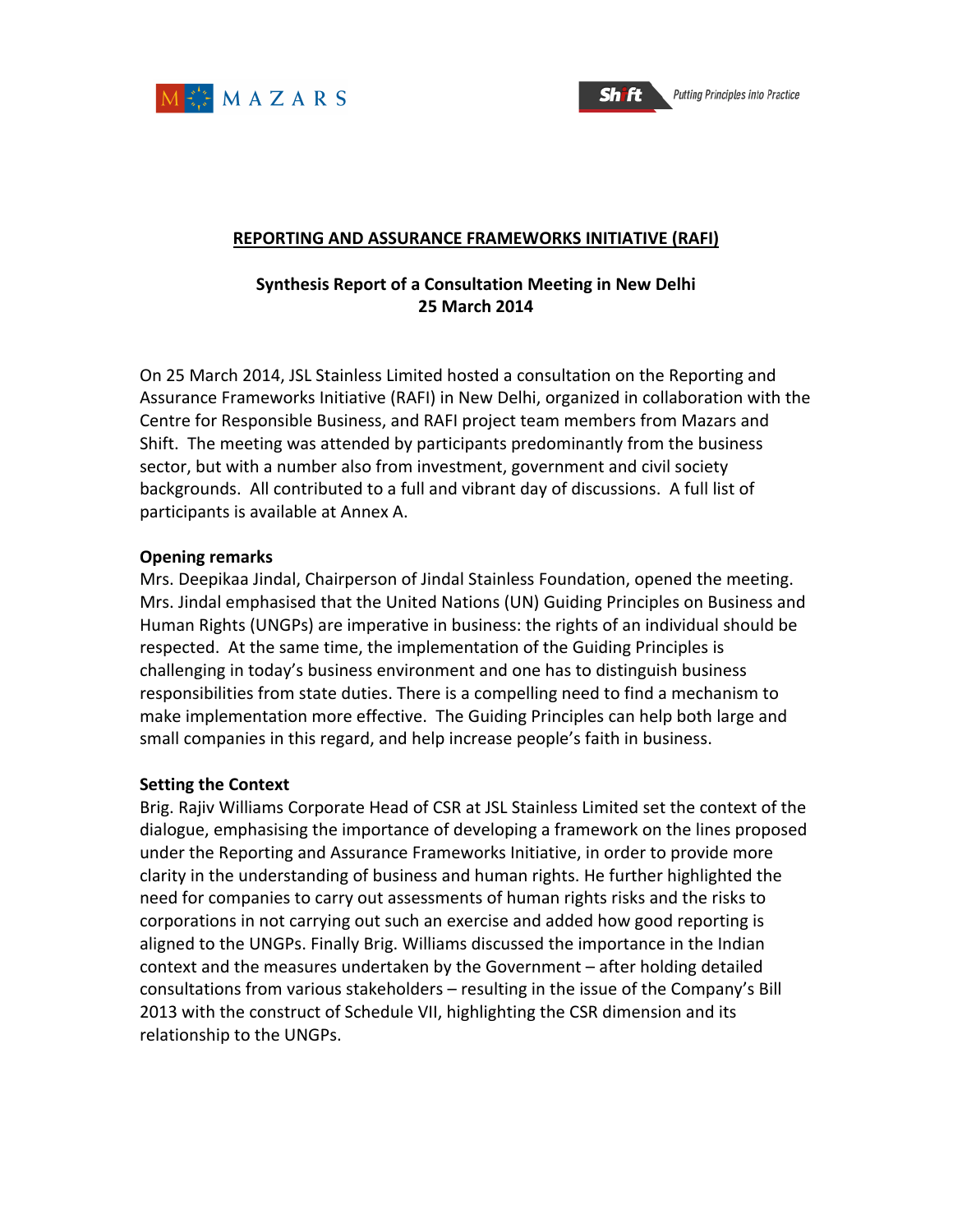### **The UN Guiding Principles: A Review of Some Key Features**

Caroline Rees and David Vermijs of the RAFI project team set out the history behind the UN Guiding Principles, and their core content, with a focus on the corporate responsibility to respect human rights. Discussions raised the following issues:

- Many participants noted that the lack of awareness of human rights is a major problem, starting with citizens and employees who are often unaware of their own rights. Equally, human rights are often poorly understood within business, where they are typically seen not to be relevant to core business operations, but rather to be a topic for philanthropy. It was noted that even philanthropy might itself not always be respectful of human rights due to a lack of awareness of how projects can themselves have a negative impact on the human rights of some people – particularly the most marginalised in society.
- It was noted that many companies see human rights issues first sometimes solely  $-$  in relation to their employees, and that companies also have a moral obligation to address abuses in their supply chains, first identifying problems and then working in collaboration with suppliers to address them.
- It was noted that it can be difficult for an individual company to get out ahead of its industry in acknowledging  $-$  and even more so, in addressing  $-$  human rights risks. In some sectors, companies' factories/plants were closely co-located, and it would make particularly strong sense for them collectively to acknowledge the industry's challenges in this regard, and to build joint responses.
- Problems were highlighted with the current emphasis on auditing factories for human rights, including recent instances where factories that had been certified under recognised standards soon afterwards had fires that killed hundreds of workers. The Rana Plaza building collapse was another much-discussed example. Some participants underlined that audits and the metrics that fuel them were misleading, and that human rights performance could not be reduced to a balance sheet or to data that could be directly compared across companies. It was noted that companies could cease working with a supplier to make an auditor happy, but that this often did not lead to improvements for workers.
- The importance of access to remedy within the UN Guiding Principles was underlined, and the need for improved processes and practices to provide redress for those negatively impacted by company activities.
- It was underlined that employees should be made aware of their rights and how and whom to approach in case of infringements on these rights. It was suggested that the model of the Public Information Office for handling information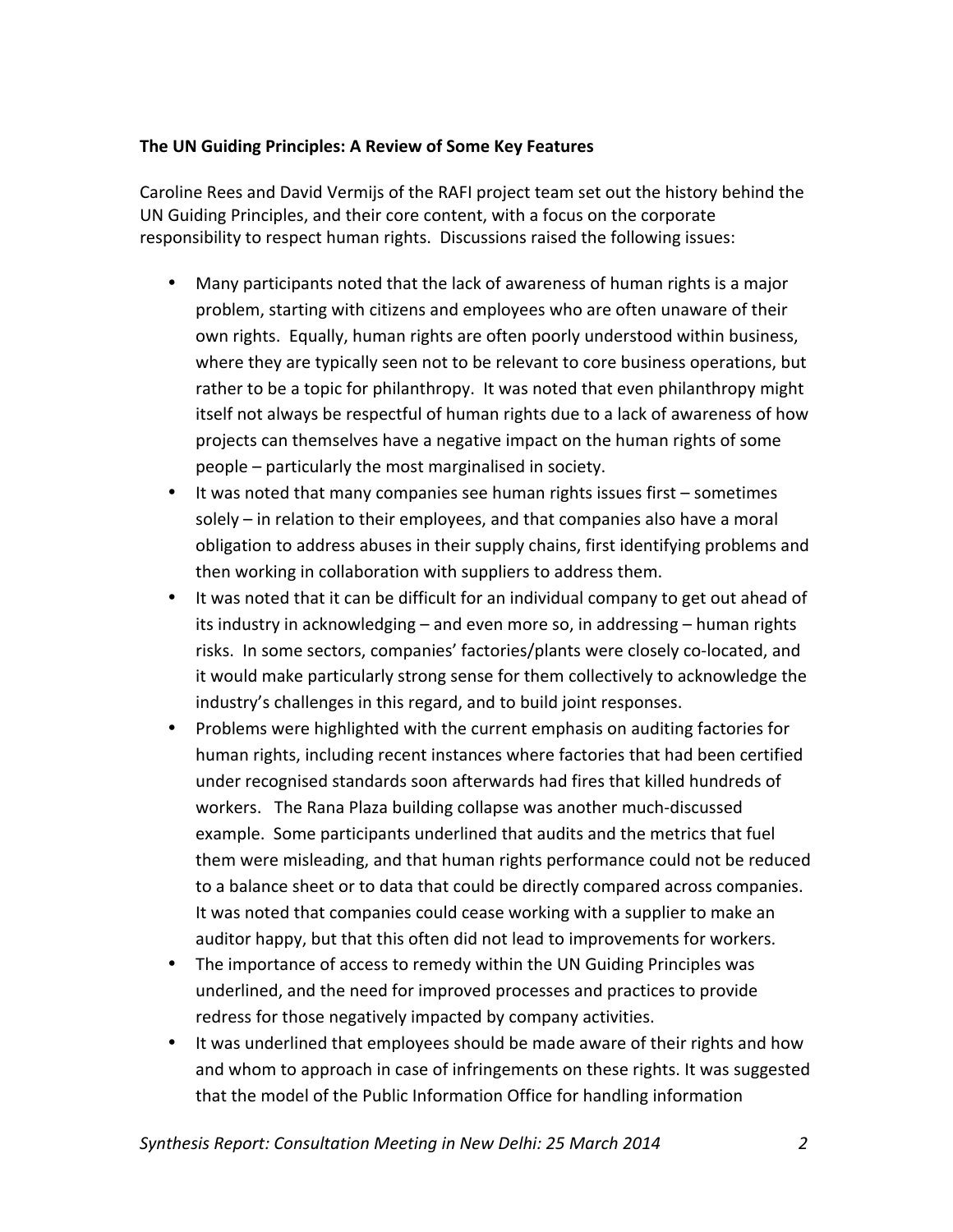requests regarding the public sector might be replicated in the private sector as a way to bridge the information gap.

- While most large Indian companies are involved with philanthropy or CSR activities, it was stressed by many participants that these activities, or having a philanthropic foundation, does not mean that they have succeeded in respecting human rights. The need for a clear distinction between the 'responsibility to respect' and philanthropy was widely endorsed.
- Some participants underlined the need to be able to prioritise action to address human rights risks, while basing this on the level of risk to human rights, and not to the company. Companies can face multiple issues at any given time, which cannot be addressed simultaneously. It was felt that clear time lines/action plans were needed to address the issues.
- At the same time, it was noted that a media or NGO campaign could sometimes highlight an issue that, while relevant, was not the most significant risk to human rights for a company, and this could make it difficult to focus on priorities in the face of this kind of targeted pressure.
- Since many of the largest Indian companies are extensive corporate groups with many companies across different industries within those groups, it was suggested that reporting on human rights should be broken down by sector to provide more clarity to the person preparing the report and also to those reading it.

# **The Reporting and Assurance Frameworks Initiative (RAFI): Gaining an Indian perspective**

On behalf of the RAFI project team, Caroline Rees set out the rationale and process for the Reporting and Assurance Frameworks Initiative, and progress to date, including conclusions drawn from the first round of stakeholder consultations held in 2013.<sup>1</sup> The views of participants were sought on the range of issues highlighted. In discussion, the following points were raised:

• It was noted that creating a reporting framework could not be a panacea: a company's commitment to respect for human rights should be the starting point. This would then need to be followed by increased awareness and understanding of good reporting among internal managers, as well as engagement with communities

*Synthesis Report: Consultation Meeting in New Delhi: 25 March 2014 3*

 

 $^1$  A summary of the project's rationale and process can be found at: http://businesshumanrights.org/media/documents/rafi-framing-document-2013.pdf. A review of key 'take-aways' from consultations held in the second half of 2013 can be found at: http://www.businesshumanrights.org/media/documents/take-aways\_from\_rafi\_consultations\_2013.pdf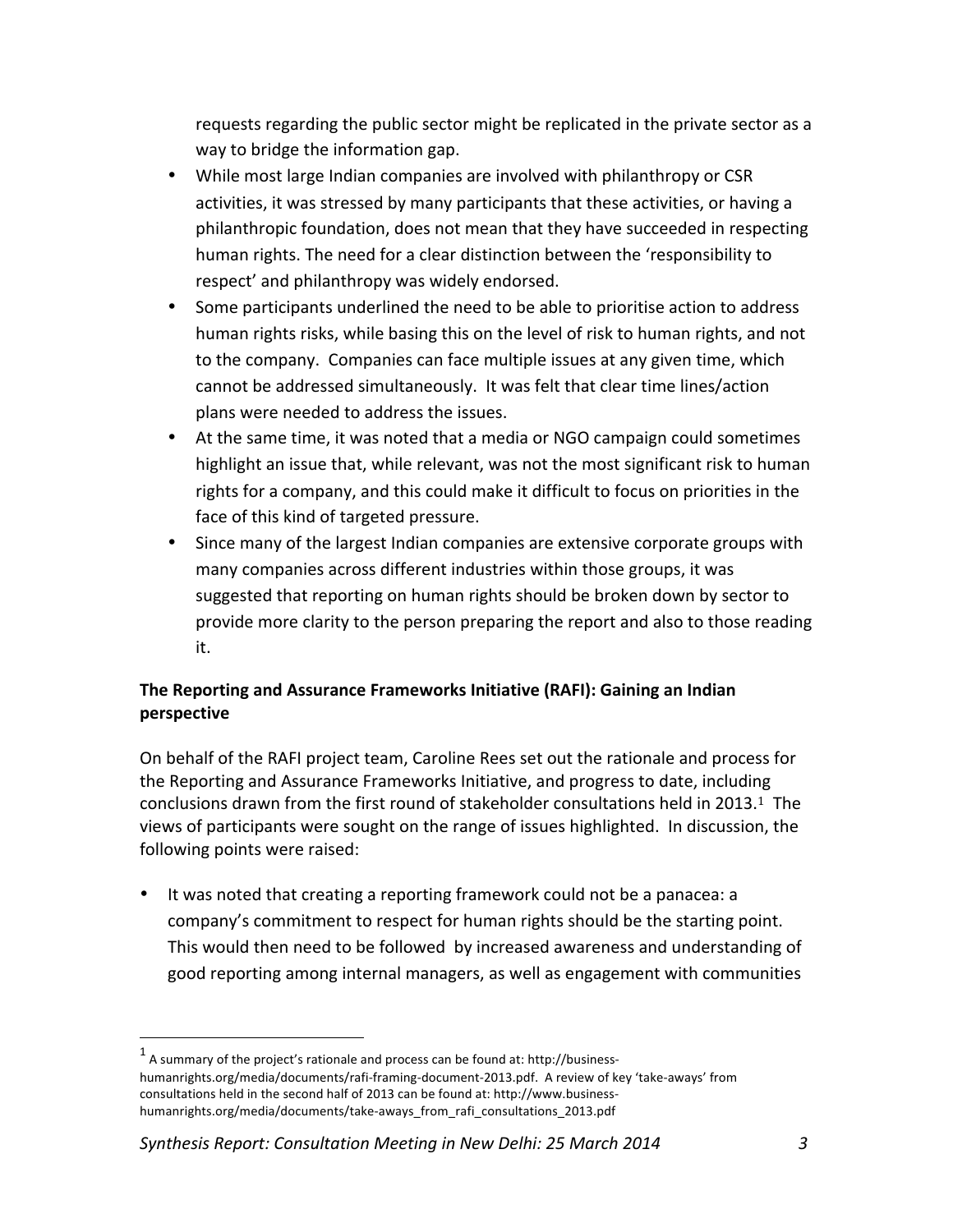and other stakeholders about what reporting (or other forms of communication) is needed and expected. 

- Participants underlined that transparency is key in meeting the mounting expectations of communities. At the same time, it was noted that companies should be given time to implement the actions needed to address any non compliance; however, a timeline for doing so should be communicated to all stakeholders.
- Participants noted that some stakeholders  $-$  such as farmers or the marginalised/poor  $-$  do not have access to a company's annual report, and cannot wait for an annual output when their concerns are urgent. One suggestion was that there could be separate narratives, or supplements, which could be shared weekly or monthly. It was also noted that companies can use technology to share information with such stakeholders, for example through mobile apps. The project team underlined that under the Guiding Principles companies need to communicate on their human rights performance far more broadly than simply through an annual report, in particular with regard to affected stakeholders. They also noted that the kinds of information collected under the planned RAFI reporting framework might provide relevant input to many different forms of communication, beyond annual/sustainability reports alone.
- There was a brief discussion of the need to ensure that enough people are qualified to carry out an audit/assurance process. Experience to date focused mostly around supply chain audits, which were seen as having a useful role in identifying 'red flags'. At the same time, it was also stressed by some that small businesses have grown and gained experience in countries such as India, China and Brazil, and that the supplier/buyer relationship dynamic should also change accordingly, and be based more on partnership and shared responsibilities. The RAFI project team noted that the kind of assurance envisaged under RAFI related to a review of the accuracy and quality of a company's report, rather than a certification of its overall performance, which experience had shown to be particularly difficult in practice.
- The issue of company lobbying was raised, noting that some companies were proponents of responsible business conduct and respect for human rights in one forum, but then had representatives lobbying in relation to legislative and other measures that would constrain respect for human rights in another forum. It was suggested that a reporting framework could help highlight this issue.

### **Reporting in the Indian Context**

Mr. Rajeev Saxena of the RAFI project team presented on the Indian context for reporting, including with regard to the National Voluntary Guidelines (NVGs) – of which Principle 5 reflects the responsibility to respect human rights - and Stock Exchange

*Synthesis Report: Consultation Meeting in New Delhi: 25 March 2014 4*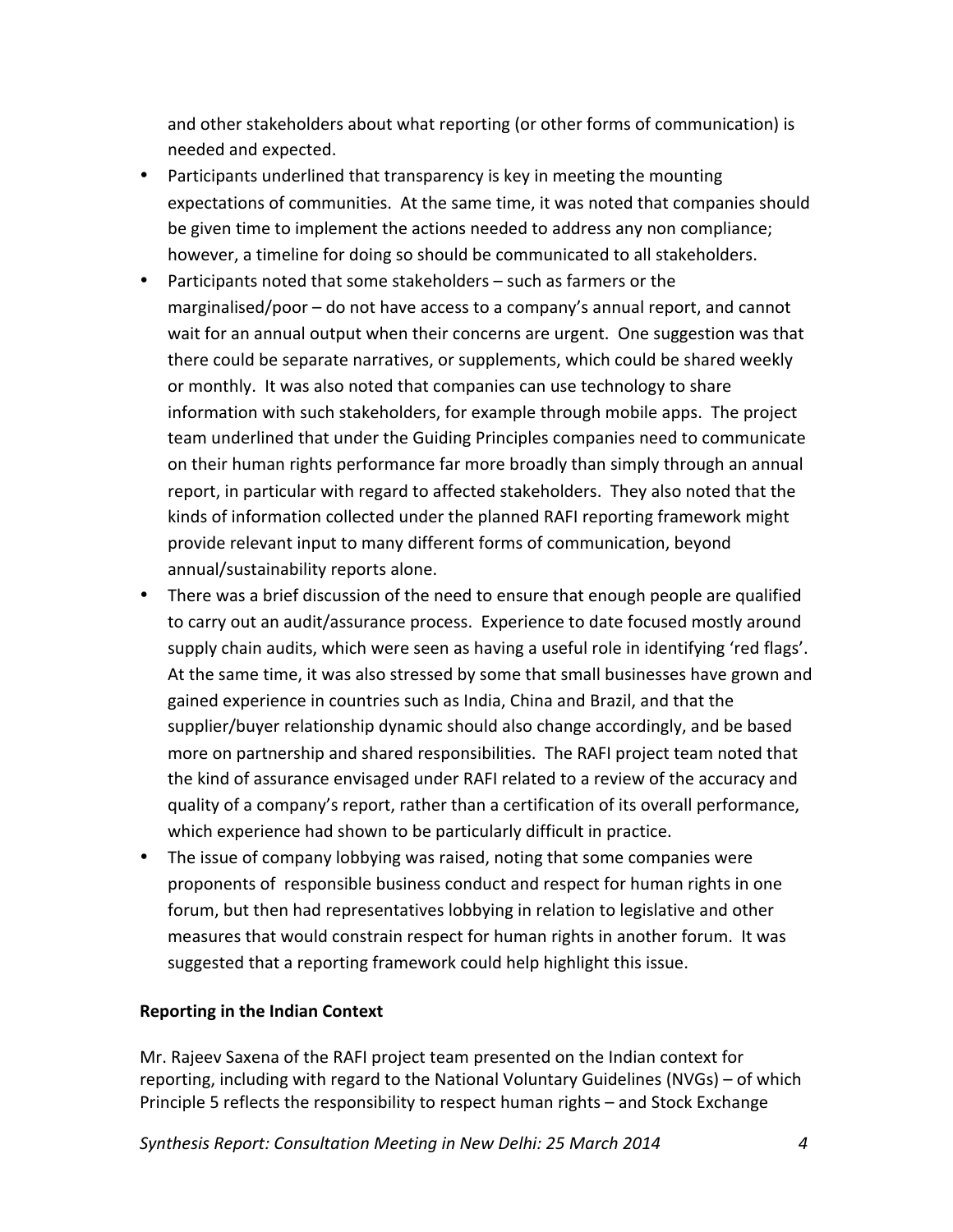Board requirements for the top 100 Indian companies to report against the NVGs. Discussions also included the requirements on companies for social responsibility activities listed in Schedule VII of the Companies Act, 2013. There was a group discussion of the implications of these Indian regulatory developments and their relationship to the implementation of the corporate responsibility to respect human rights.

### **Developing a Meaningful Reporting Framework**

Caroline Rees then introduced some of the emerging thinking around what might constitute some 'smart questions' for the reporting framework to be developed under RAFI: questions that would be open enough to enable tailored responses from very different kinds of company, yet targeted enough to avoid irrelevant or evasive responses. Participants provided a number of reflections:

- It was underlined that a reporting framework should avoid eliciting generalisations or statements based on broad assumptions. A human rights policy at the corporate group level could be very sound, but quite remote from the actual issues happening on the ground in different regions. Local realities needed to be recognised and reflected in reporting. It was therefore seen as important for the reporting framework to enable reporting to focus on certain geographies, while ensuring these were selected on the right basis and not just for 'good stories'.
- It was noted that the senior-most management of large companies would have to become comfortable with reporting on issues that were not fully resolved or solely in their control, and sharing results that are representative but may not reflect exactly quantifiable outcomes. Such 'buy-in' would be needed in order to move away from 'rosy reporting' to reporting on realities. Companies would need to find a way to communicate that they are sensitive to the issues and know that problems exist and that they are looking for possible solutions.
- The question was raised as to whether it was too early to start reporting if a company was still in the process of uncovering human rights issues. Many noted that implementing respect for human rights is an on-going challenge for any company. This led to a discussion of the need for flexibility within a reporting framework so that companies are encouraged to demonstrate progress, rather than label tasks, or human rights due diligence, as 'complete'.
- It was noted that the reporting framework should be relevant and workable also for suppliers and other smaller companies. The question was raised whether there might be some kind of assurance of such reports that a buyer would be able ultimately to accept as more meaningful than the current reliance on audit metrics.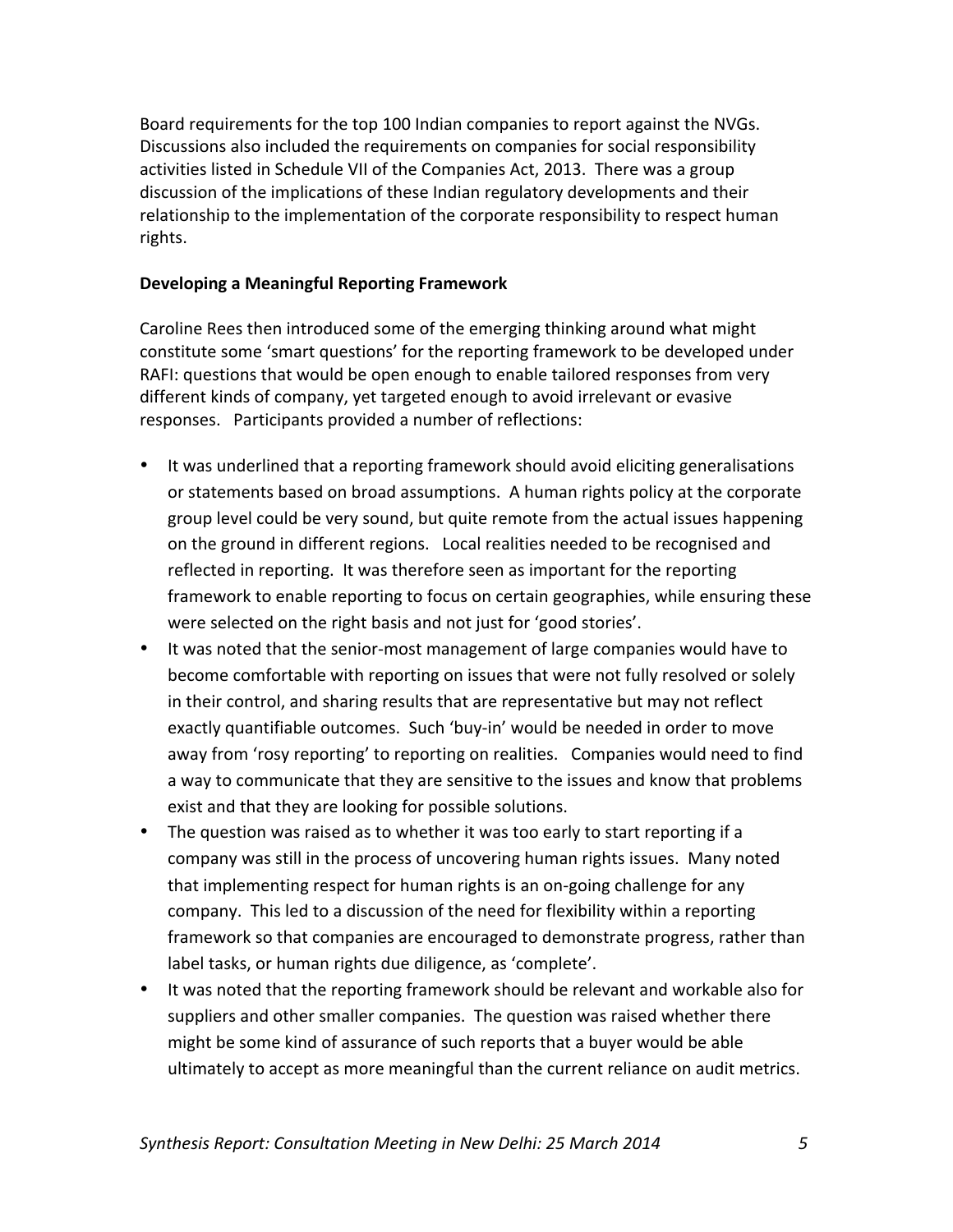- It was suggested that since many company staff were unaware of, or unclear about, the range of human rights issues that a company could impact, the reporting framework should include a list of them as a reminder – perhaps in an introduction or appendix.
- The importance of questions focused on company leadership was underlined, framed by one participant as the 'tone at the top' and whether and how the leadership was championing respect for human rights.
- Specific suggestions for questions in the reporting framework included:
	- $\circ$  Whether meeting the responsibility to respect human rights was reflected in the CEO's own scorecard.
	- $\circ$  How the company understands its influence along its supply chain, and how it addresses challenges in situations where it lacks the necessary leverage.
	- $\circ$  How the company's human rights policy evolves over time in response to its changing operations and operating contexts.
	- $\circ$  Who is responsible for relationships with each group or category of stakeholders – that is, how accessible the company is on a daily basis, and not just whether it has a grievance procedure.
	- $\circ$  To what extent employees are engaged on the issue of business and human  $rights$  – for example as champions/ambassadors
	- $\circ$  What are the dilemma areas/constraints for companies in meeting their responsibility to respect human rights and how they are handled.

# **Wrap up and Vote of Thanks**

Mr. Bimal Arora of the Centre for Responsible Business thanked all participants for their valuable contributions to the discussion and JSL Stainless Limited for hosting the event. He highlighted the need to continue to raise awareness of the UN Guiding Principles on Business and Human Rights within India, as well as Principle 5 of the National Voluntary Guidelines, and to support their implementation by all companies, large and small. On behalf of the RAFI project team, Caroline Rees expressed the hope that those involved in the day's consultation would remain engaged in the project's discussions going forward and continue to contribute their insights.